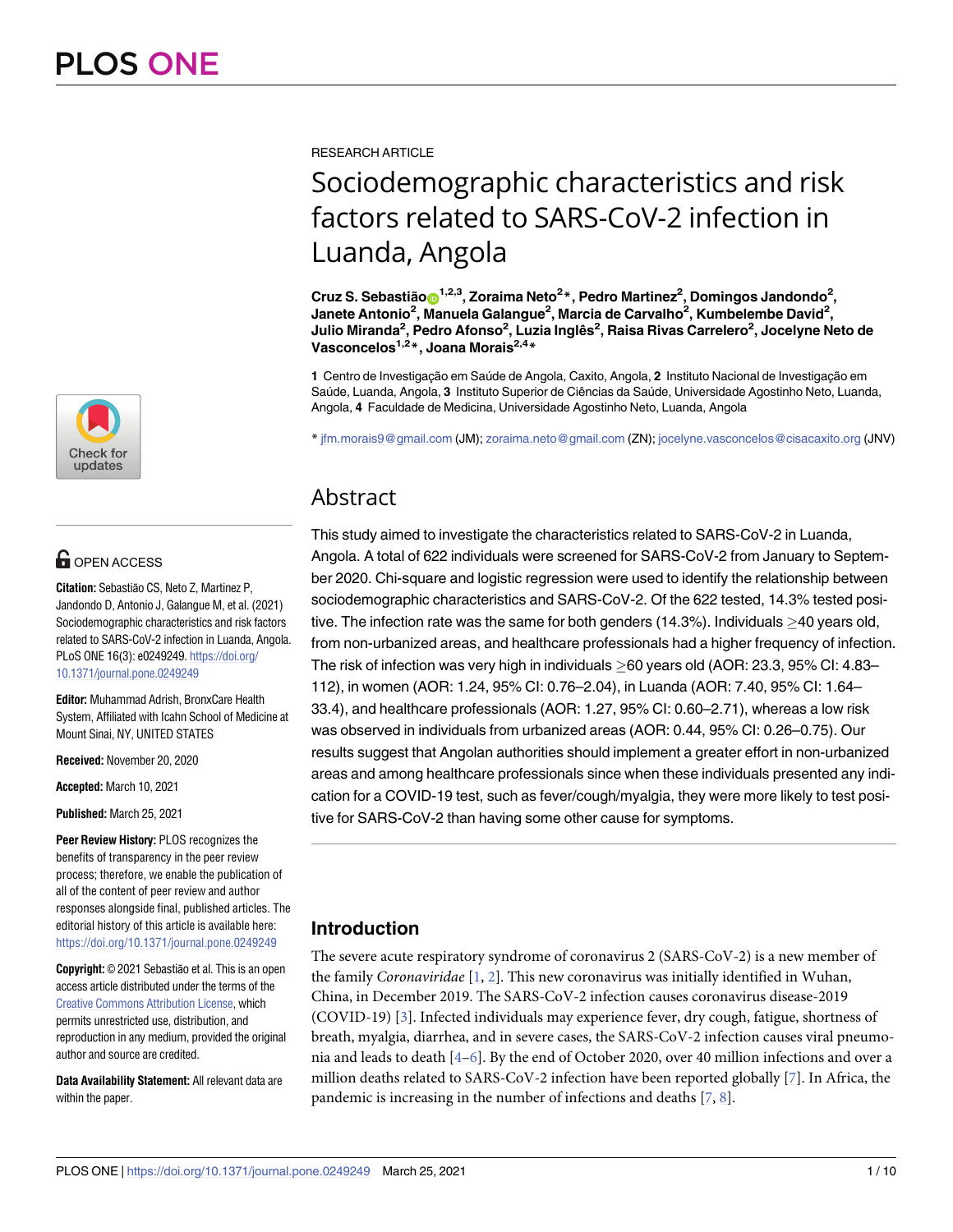<span id="page-1-0"></span>**Funding:** The authors received no specific funding for this work.

**Competing interests:** The authors have declared that no competing interests exist.

The first cases of SARS-CoV-2 infection in Angola were detected in March 2020 at the Instituto Nacional de Investigação em Saúde (INIS), the national reference biomedical research institute located in Luanda, the capital city of Angola. By the end of October 2020, about 10 000 infections and 270 deaths related to SARS-CoV-2 infection had been reported [\[7](#page-8-0)]. At the beginning of the COVID-19 pandemic in Angola, the INIS was the only institution responsible for laboratory testing and surveillance of SARS-CoV-2 cases in the country.

Angola is a country in sub-Saharan Africa with more than 25 million inhabitants living in 18 provinces, with about 48% male inhabitants and 52% female, with an average age of 20.6 years. Luanda province is the most inhabited with about 7 million inhabitants [[9](#page-9-0)]. A large proportion of the population from Luanda province lives in slums with poor basic sanitation and limited access to health care [\[10\]](#page-9-0). In addition, because of the oil trade, international business travelers have intensely visited the Luanda province, which could increase the chance of importing SARS-CoV-2 to the country's capital and easily spread to other regions. At present, there is little information published on the sociodemographic characteristics, as well as, the risk factors associated with the emergence and spread of the SARS-CoV-2, especially in lowand middle-income countries (LMICs), such as Angola [[11](#page-9-0)]. However, in this study, we investigate in detail the sociodemographic characteristics including risk factors related to the emergence and spread of the SARS-CoV-2 infection in Luanda, the capital city of Angola.

# **Materials and methods**

## **Study design and participants**

This is a cross-sectional study performed with 622 individuals out of 16 028 individuals tested for the SARS-CoV-2 infection between January to September 2020 at Instituto Nacional de Investigação em Saúde (INIS), located in Luanda, the capital city of Angola. The INIS is an Angolan institute of scientific research directly subordinated and supported by the Angolan Ministry of Health, whose main objective is to generate, develop and disseminate scientific, technological, and strategic knowledge about health and its determinants, for strengthening public health policies and improving the national health system in Angola ([http://www.inis.](http://www.inis.ao/index.php/institucional/o-instituto) [ao/index.php/institucional/o-instituto\)](http://www.inis.ao/index.php/institucional/o-instituto). The sociodemographic (age, gender, province, residence area, and occupation) and clinical characteristics (signs/symptoms and comorbidities at admission) of participants were collected by the research team using a structured questionnaire for the surveillance and investigation of SARS-CoV-2 cases. We did not develop a questionnaire as part of this study. The questionary used in the study was prepared and made available by the national public health directorate of Angola. However, the questionnaire was not validated prior to testing on study participants, since the questionnaire is validated by the national public health directorate of Angola for the surveillance and investigation of SARS-- CoV-2 cases in Angola. The study protocol was reviewed by the scientific coordination of INIS and ethical approval was obtained from the national ethics committee of the Ministry of Health of Angola (nr.25/2020). The participants or legal guardians of minors were informed about the study and verbal consent was secured before being enrolled in the study. The information from the studied population was fully anonymized, used for the stated objectives, and kept confidential in the INIS.

### **Sample collection and laboratory testing**

Smears or swabs from the upper respiratory tract were obtained in all participants during admission using the Viral Transport Media (VTM) 3 mL with a minitip flocked swab from the KaiBili (Hangzhou Genesis, China). People were tested for the following reasons as follows: if they had presumably COVID-19 suspicious syndrome; if they have been in contact with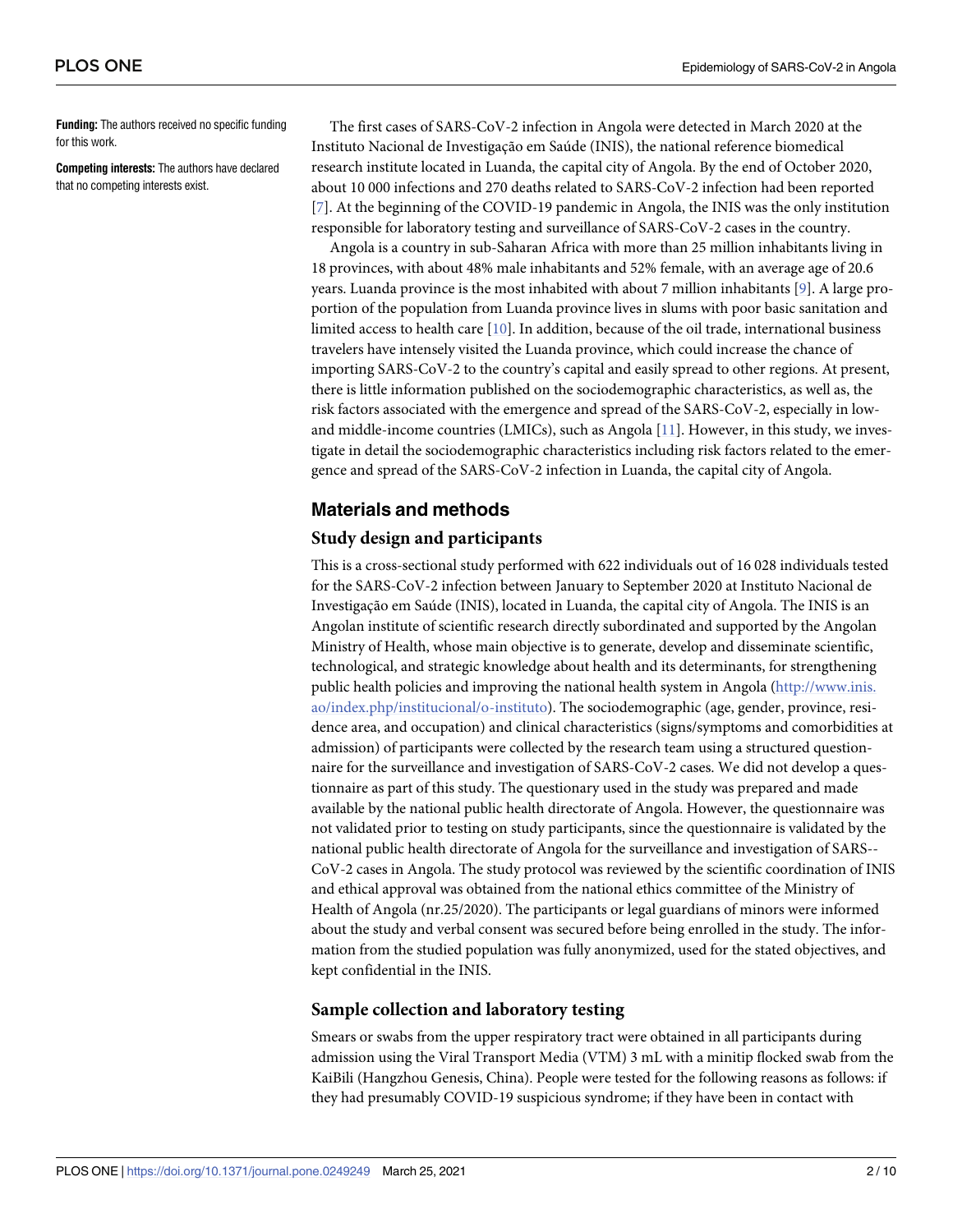<span id="page-2-0"></span>someone infected; or if they traveled to any country or region with active transmission of SARS-CoV-2. The smears or swabs were stirred in the transport solution to elute the cells that adhere to the swabs. Then, the swabs were kept in a sterile viral transport medium and transported immediately to the molecular biology laboratory of INIS. The viral ribonucleic acid (RNA) was manually extracted from 200μL of the liquid specimen using the Nucleic Acid Isolation or Purification Reagent produced by Da An Gene Co., Ltd. of Sun Yat-sen University (Da An Gene, China). The SARS-CoV-2 infection was screened and confirmed with real-time reverse transcriptase-polymerase chain reaction (RT-PCR) assay using the Applied Biosystems 7500 Fast RT-PCR System (Thermo Fisher Scientific), in the molecular biology laboratory of INIS, using a protocol previously described for the detection of 2019 novel Coronavirus (2019-nCoV) RNA (PCR-Fluorescence Probing) (Da an Gene, China) [\[12\]](#page-9-0). Briefly, the RT-PCR was carried out using 5μL of the extracted RNA from liquid specimen to each reaction tube in a final reaction volume of 25μL that contain specific primers and fluorescent probes targeting *in vitro* qualitative detection of SARS-CoV-2 ORF1ab and N genes. Cycling conditions consisted of 15 minutes at 50˚C for reverse transcription and 15 minutes at 95˚C for pre-denaturation, followed by 45 cycles of 15 seconds at 94˚C and 45 seconds at 55˚C, for nucleic acid amplification and fluorescence detection. The fluorescent dyes FAM, VIC, and Cy5 were used to detect light emissions. Positive and negative control samples were included for each RT-PCR assay. Specimens with cycle threshold (Ct) up to 40 were considered positive for SARS-CoV-2 infection, whereas specimens with Ct value above 40 or without Ct value for the FAM and VIC dyes were considered negative for SARS-CoV-2 infection.

#### **Statistical analysis**

The data were coded and analyzed using SPSS version 25 (IBM SPSS Statistics, USA). The normality of data distribution was checked using the values of skewness and kurtosis. Categorical variables were presented as frequencies and percentages, while continuous variables with the data normally distributed were presented as mean and standard deviation (SD). Chi-square  $(X<sup>2</sup>)$  test was used to compare frequencies and identify the relationship between categorical variables. Besides that, logistic regression analysis and odds ratio (OR) with their 95% confidence intervals (CIs) were calculated to determine the strength and direction of the interaction between variables. The Hosmer-Lemeshow test was used to check the quality of the model fit. All values shown are two-tailed and were considered statistically significant when p*<*0.05.

# **Results**

[Table](#page-3-0) 1 summarizes the sociodemographic characteristics and risk factors related to SARS-- CoV-2 infection in Luanda, Angola. A total of 622 individuals out of 16 028 individuals tested for SARS-CoV-2 from January to September 2020 completed all sociodemographic and clinical data and were included in the analysis. Angola has a weak surveillance system in which lack of epidemiological data is a major problem that being the reason why only 622 individuals with complete epidemiological data were included in this paper. Of these, 244/622 (39.2%) were female and 378/622 (60.8%) were male. The age range varied between 1–92 years old, with an average of  $32.3 \pm 18.7$ . The study was predominated by adults aged 30–39 years (23.0%, 143/622), followed by individuals aged 40–49 years (16.2%, 101/622). Moreover, individuals from Luanda province (93.9%, 584/622), living in an urbanized area (75.1%, 467/622), and unemployed (73.0%, 454/622), were also predominant. A total of 89/622 (14.3%) of the studied population tested positive for RT-PCR against SARS-CoV-2. All individuals who tested positive by RT-PCR were placed in quarantine centers established by the Angolan Ministry of Health, for clinical follow-up and isolation. Upon entering quarantine in most cases we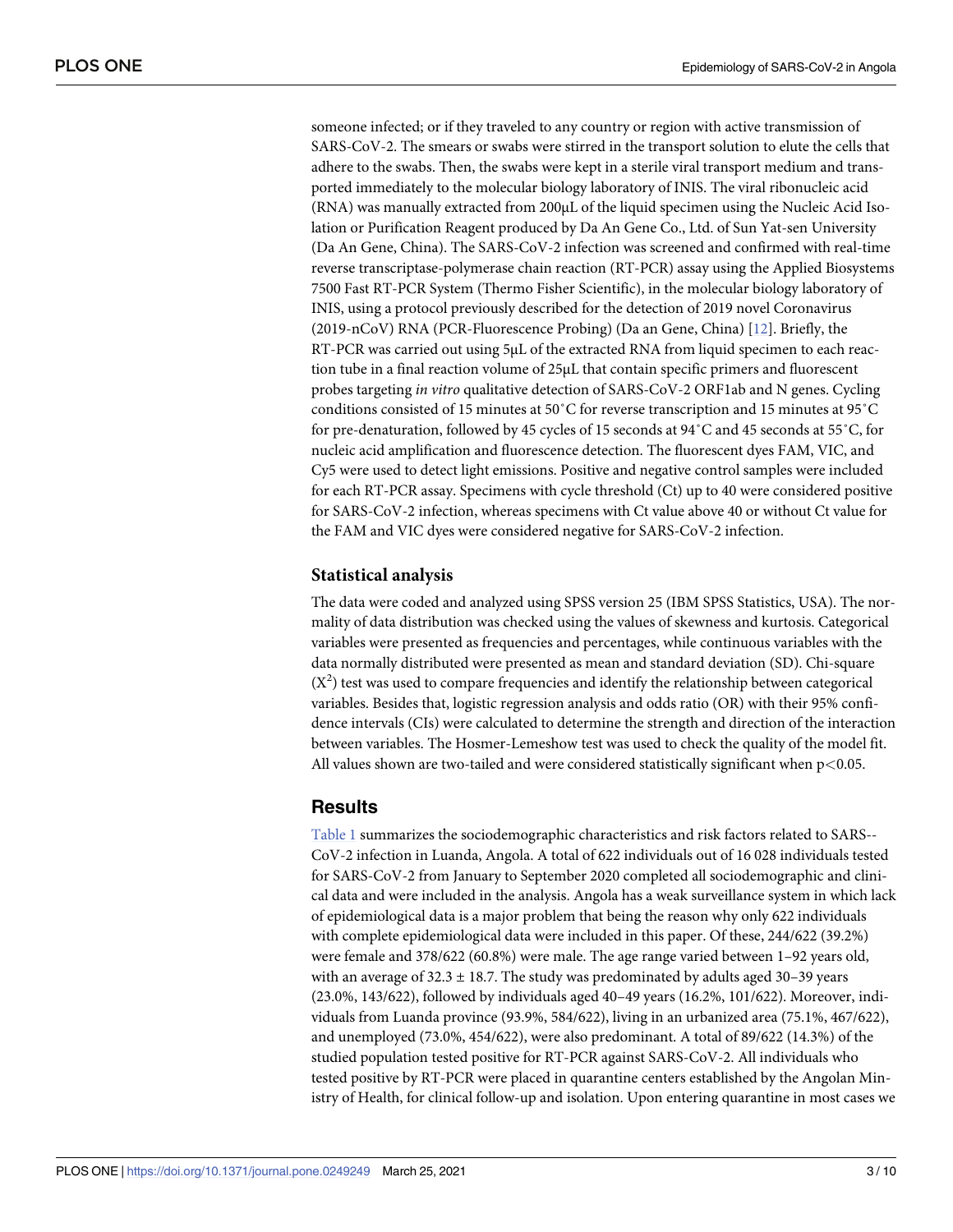| Characteristics          | n(%)       | Test positivity to SARS-CoV-2 |            | Univariate analysis |                     | Multivariate analysis    |                     |                          |
|--------------------------|------------|-------------------------------|------------|---------------------|---------------------|--------------------------|---------------------|--------------------------|
|                          |            | No(%)                         | Yes $(\%)$ | p-value             | OR (95% CI)         | p-value                  | <b>AOR (95% CI)</b> | p-value                  |
| Overall                  | 622(100)   | 533 (85.7)                    | 89 (14.3)  |                     |                     |                          |                     |                          |
| Age groups               |            |                               |            |                     |                     |                          |                     |                          |
| $<$ 10y                  | 97(15.6)   | 95 (97.9)                     | 2(2.1)     | $<$ 0.001           | $\mathbf{1}$        | $\overline{\phantom{a}}$ | $\mathbf{1}$        |                          |
| $10-19y$                 | 67(10.8)   | 65 (97.0)                     | 2(3.0)     |                     | $1.46(0.20-10.6)$   | 0.708                    | $1.65(0.23-12.1)$   | 0.624                    |
| $20-29y$                 | 98 (15.8)  | 83 (84.7)                     | 15(15.3)   |                     | $8.58(1.90-38.7)$   | 0.005                    | $9.78(2.13 - 44.9)$ | 0.003                    |
| $30-39y$                 | 143 (23.0) | 117(81.8)                     | 26(18.2)   |                     | $10.6(2.44 - 45.6)$ | 0.002                    | $11.9(2.30-52.2)$   | 0.001                    |
| $40-49y$                 | 101(16.2)  | 86(85.1)                      | 15(14.9)   |                     | $8.29(1.84-37.3)$   | 0.006                    | $9.23(2.01-42.3)$   | 0.004                    |
| $50 - 59y$               | 73(11.7)   | 56 (76.7)                     | 17(23.3)   |                     | $14.4(3.21-64.8)$   | < 0.001                  | $14.7(3.20-67.2)$   | 0.001                    |
| >60y                     | 43(6.9)    | 31(72.1)                      | 12(27.9)   |                     | $18.4(3.90 - 86.7)$ | < 0.001                  | $23.3(4.83 - 112)$  | < 0.001                  |
| Gender                   |            |                               |            |                     |                     |                          |                     |                          |
| Female                   | 244 (39.2) | 209 (85.7)                    | 35(14.3)   | 0.984               | $1.01(0.64 - 1.59)$ | 0.984                    | $1.24(0.76-2.04)$   | 0.390                    |
| Male                     | 378 (60.8) | 324 (85.7)                    | 54 (14.3)  |                     | $\mathbf{1}$        |                          | $\mathbf{1}$        |                          |
| Province                 |            |                               |            |                     |                     |                          |                     |                          |
| Outside Luanda           | 38(6.1)    | 36 (94.7)                     | 2(5.3)     | 0.100               | $\mathbf{1}$        |                          | $\mathbf{1}$        |                          |
| Luanda                   | 584 (93.9) | 497 (85.1)                    | 87 (14.9)  |                     | $3.15(0.75 - 13.3)$ | 0.119                    | $7.40(1.64-33.4)$   | 0.009                    |
| Place of residence       |            |                               |            |                     |                     |                          |                     |                          |
| Rural area               | 155(24.9)  | 125(80.6)                     | 30(19.4)   | 0.038               | $\mathbf{1}$        | $\overline{\phantom{a}}$ | $\mathbf{1}$        | $\overline{\phantom{a}}$ |
| Urban area               | 467(75.1)  | 408 (87.4)                    | 59 (12.6)  |                     | $0.60(0.37-0.98)$   | 0.040                    | $0.44(0.26 - 0.75)$ | 0.002                    |
| Occupation               |            |                               |            |                     |                     |                          |                     |                          |
| Unemployed               | 454 (73.0) | 396 (87.2)                    | 58 (12.8)  | 0.149               | $\mathbf{1}$        | $\overline{a}$           | $\mathbf{1}$        | $\sim$                   |
| Healthcare professionals | 51(8.2)    | 40 (78.4)                     | 11(21.6)   |                     | $1.88(0.91 - 3.87)$ | 0.087                    | $1.27(0.60-2.71)$   | 0.529                    |
| Others                   | 117(18.8)  | 97 (82.9)                     | 20(17.1)   |                     | $1.41(0.81 - 2.45)$ | 0.227                    | $1.14(0.63 - 2.05)$ | 0.673                    |

<span id="page-3-0"></span>**[Table](#page-2-0) 1. Sociodemographic characterization and risk factors of SARS-CoV-2 infection in Luanda, Angola.**

<sup>a</sup>Adjusted for all the explanatory variables listed.

Bold results mean they were significant in the chi-square or logistic regression (p*<*0.05).

<https://doi.org/10.1371/journal.pone.0249249.t001>

lost track of patients and it was not possible to do a follow-up of patients, to obtain the result of the disease severity, and the clinical outcome. The positivity rate by SARS-CoV-2 was the same for both genders (14.3%), while individuals over 40 years old, from rural areas in Luanda, and individuals involved in health care had a higher frequency of infection by SARS-CoV-2. Age and place of residence were statistically related to SARS-CoV-2 infection (p*<*0.05), while, gender, province, and occupation showed no relationship (p*>*0.05) with the SARS-CoV-2 infection. Besides that, our results showed that the risk for SARS-CoV-2 infection was higher in individuals with age equal or over 60 years [AOR: 23.3 (95% CI: 4.83–112), p*<*0.001], in women [AOR: 1.24 (95% CI: 0.76–2.04),  $p = 0.390$ ], in individuals from Luanda province [AOR: 7.40 (95% CI: 1.64–33.4), p = 0.009], and in healthcare professionals [AOR: 1.27 (95%) CI:  $0.60-2.71$ ,  $p = 0.529$ . On the other hand, the risk of infection was lower in individuals from urbanized areas of Luanda [AOR: 0.44 (95% CI: 0.26–0.75), p = 0.002]. Moreover, our results also revealed that almost all (98.9%, 88/89) individuals tested for SARS-CoV-2 infection at INIS, had symptoms related to COVID-19. There was only one individual who tested positive for SARS-CoV-2 infection who was listed as asymptomatic. Even so, no significant relationship was observed (p*>*0.05) between sociodemographic characteristics and the worsening of the infection [\(Table](#page-4-0) 2). Cough (65.9%, 58/88), fever (43.2%, 38/88), headache (26.1%, 23/ 88), shortness of breath (18.2%, 16/88), malaise (17.0%, 15/88), and sore throat (12.5%, 11/88), were the most frequent signs and symptoms presented by the COVID-19 patients in Luanda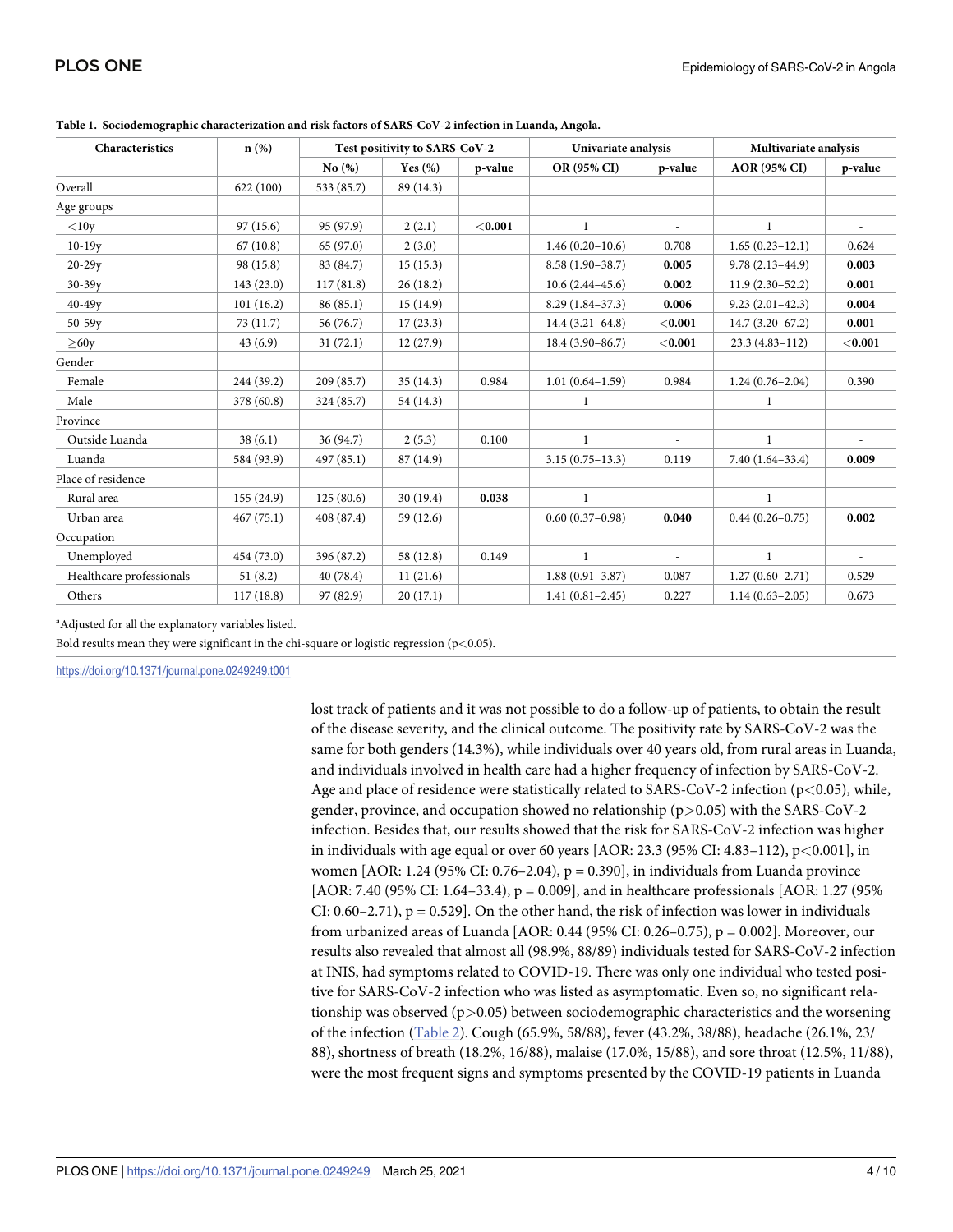| Characteristics          | $n(\%)$   | Symptomatic disease |            |         |  |
|--------------------------|-----------|---------------------|------------|---------|--|
|                          |           | No(%)               | Yes $(\%)$ | p-value |  |
| Overall                  | 89 (100)  | 1(1.1)              | 88 (98.9)  |         |  |
| Age groups               |           |                     |            |         |  |
| $<$ 10y                  | 2(2.2)    | 0(0.0)              | 2(100)     | 0.545   |  |
| $10-19y$                 | 2(2.2)    | 0(0.0)              | 2(100)     |         |  |
| $20 - 29y$               | 15(16.9)  | 1(6.7)              | 14 (93.3)  |         |  |
| $30 - 39y$               | 26 (29.9) | 0(0.0)              | 26(100)    |         |  |
| $40 - 49y$               | 15(16.9)  | 0(0.0)              | 15(100)    |         |  |
| $50 - 59y$               | 17(19.1)  | 0(0.0)              | 17(100)    |         |  |
| >60y                     | 12(13.5)  | 0(0.0)              | 12(100)    |         |  |
| Gender                   |           |                     |            |         |  |
| Female                   | 35 (39.3) | 1(2.9)              | 34 (97.1)  | 0.212   |  |
| Male                     | 54 (60.7) | 0(0.0)              | 54 (100)   |         |  |
| Province                 |           |                     |            |         |  |
| Outside Luanda           | 2(2.2)    | 0(0.0)              | 2(100)     | 0.879   |  |
| Luanda                   | 87 (97.8) | 1(1.1)              | 86 (98.9)  |         |  |
| Place of residence       |           |                     |            |         |  |
| Rural area               | 30 (33.7) | 0(0.0)              | 30 (100)   | 0.473   |  |
| Urban area               | 59 (66.3) | 1(1.7)              | 58 (98.3)  |         |  |
| Occupation               |           |                     |            |         |  |
| Unemployed               | 58 (65.2) | 1(1.7)              | 57 (98.3)  | 0.763   |  |
| Healthcare professionals | 11(12.4)  | 0(0.0)              | 11(100)    |         |  |
| Others                   | 20(22.5)  | 0(0.0)              | 20 (100)   |         |  |

<span id="page-4-0"></span>**[Table](#page-3-0) 2. Sociodemographic characteristics related to disease severity among patients infected with SARS-CoV-2 in Luanda, Angola.**

<https://doi.org/10.1371/journal.pone.0249249.t002>

[\(Table](#page-5-0) 3). Interestingly, we observed a relationship between Ct values and myalgia or arthralgia  $(p = 0.041)$  [\(Table](#page-5-0) 3).

# **Discussion**

The results on COVID-19 obtained in this study seem to be valuable data that should be shared, especially since they are from under-resourced areas and are important for the present COVID-19 situation. To the best of our knowledge, this is the first study that details the sociodemographic aspects of the SARS-CoV-2 infection in Luanda, the epicenter of the COVID-19 pandemic in Angola. In this study, the positive rate of SARS-CoV-2 infection was 14.3%. The positive rate was the same for both men and women and no relationship was observed between gender and vulnerability to SARS-CoV-2 infection (p*>*0.05). Previous studies in Wuhan, China, found a higher positive rate of SARS-CoV-2 infection in men compared to women [\[13\]](#page-9-0). Besides that, previous severe acute respiratory syndrome (SARS) and middle east respiratory syndrome (MERS) pandemics were also mostly observed in men compared to women [\[14–16\]](#page-9-0). Some studies reported that women have reduced susceptibility to contracting SARS-- CoV-2 due to the protection provided by the activity of X-linked genes where several genes that encode molecules of the innate immune system are located and sex-specific steroids which modulate the innate and adaptive immune response against viral infections [\[16,](#page-9-0) [17\]](#page-9-0). However, our results even though no statistical significance indicated that the likelihood to test positive to SARS-CoV-2 infection could be higher in women (AOR: 1.24, p = 0.390) compared to men ([Table](#page-3-0) 1). These results could indicate that there may be sex-dependent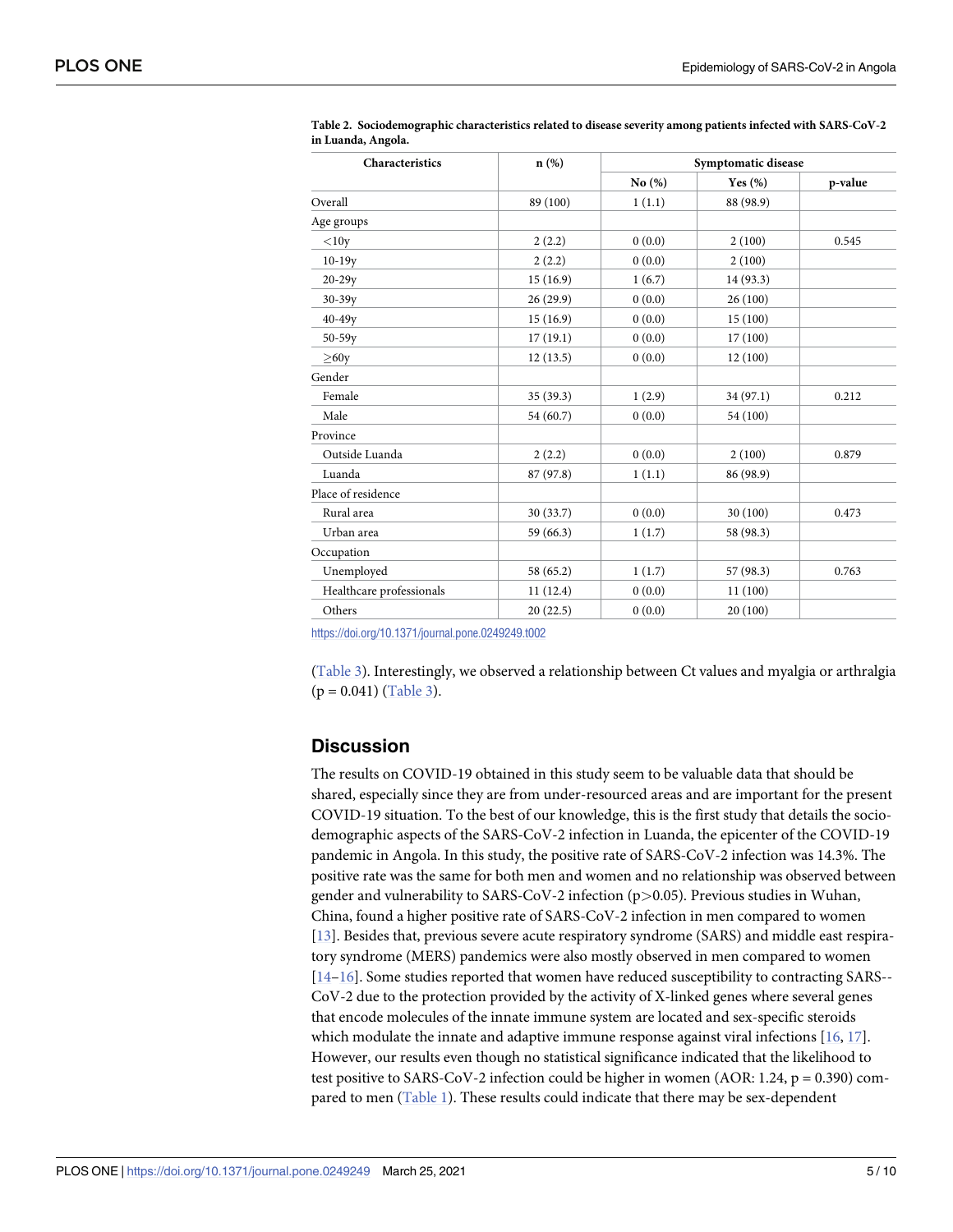| Signs, symptoms, and comorbidities | All patients $(n = 88)$ | Ct value (SARS-CoV-2 N gene) |               |         |  |
|------------------------------------|-------------------------|------------------------------|---------------|---------|--|
|                                    |                         | $Ct < 30$ (%)                | $Ct > 30$ (%) | p-value |  |
| Cough                              | 58 (65.9%)              | 19(32.8)                     | 39(67.2)      | 0.358   |  |
| Fever (temperature $\geq$ 37.3°C)  | 38 (43.2%)              | 14(36.8)                     | 24(63.2)      | 0.191   |  |
| Headache                           | $23(26.1\%)$            | 8(34.8)                      | 15(65.2)      | 0.522   |  |
| Shortness of breath                | 16(18.2%)               | 6(37.5)                      | 10(62.5)      | 0.441   |  |
| Malaise                            | 15(17.0)                | 7(46.7)                      | 8(53.3)       | 0.111   |  |
| Sore throat                        | 11(12.5%)               | 5(45.5)                      | 6(54.5)       | 0.216   |  |
| Runny nose                         | $10(11.4\%)$            | 3(30.0)                      | 7(70.0)       | 0.973   |  |
| Diarrhea                           | $6(6.8\%)$              | 3(50.0)                      | 3(50.0)       | 0.255   |  |
| Comorbidities                      | $5(5.7\%)$              | 3(60.0)                      | 2(40.0)       | 0.124   |  |
| Diabetes                           | $1(1.1\%)$              | 0(0.0)                       | 1(100)        | 0.515   |  |
| Tuberculosis                       | $1(1.1\%)$              | 1(100)                       | 0(0.0)        | 0.120   |  |
| Cardiac disease                    | $1(1.1\%)$              | 1(100)                       | 0(0.0)        | 0.120   |  |
| Myalgia or arthralgia              | $4(4.5\%)$              | 3(75.0)                      | 1(25.0)       | 0.041   |  |
| Nausea or vomiting                 | $4(4.5\%)$              | 1(25.0)                      | 3(75.0)       | 0.838   |  |
| Joint pain                         | $3(3.4\%)$              | 0(0.0)                       | 3(100)        | 0.254   |  |
| Chest pain                         | $3(3.4\%)$              | 0(0.0)                       | 3(100)        | 0.254   |  |
| Chills                             | $2(2.3\%)$              | 0(0.0)                       | 2(100)        | 0.354   |  |
| Fatigue                            | $1(1.1\%)$              | 1(100)                       | 0(0.0)        | 0.120   |  |

<span id="page-5-0"></span>

| Table 3. Clinical characteristics at admission and their relationship with Ct value among COVID-19 patients in Luanda, Angola. |  |  |
|--------------------------------------------------------------------------------------------------------------------------------|--|--|
|--------------------------------------------------------------------------------------------------------------------------------|--|--|

The bold result mean that was significant in the chi-square test (p*<*0.05).

<https://doi.org/10.1371/journal.pone.0249249.t003>

differences in the outcomes of SARS-CoV-2 infection, which emphasizes that gender might be a biological and social variable that should be considered in controlling the emergence and spread of viral infectious diseases in Luanda, the capital city of Angola [[18](#page-9-0)].

A strong relationship between age and susceptibility to test positive to SARS-CoV-2 infection was observed in our study (p*<*0.001) [\(Table](#page-3-0) 1). Although positive cases of SARS-CoV-2 infection have been reported in patients of all ages, a higher positive rate of SARS-CoV-2 infection was observed in adults [\(Table](#page-3-0) 1), which could show that in Luanda, there is a greater susceptibility for adult individuals to test positive for SARS-CoV-2 infection, compared to young individuals. On the other hand, it seems that younger individuals were more likely to be tested for symptoms that were not caused by COVID-19 than older individuals. We can also say that perhaps younger individuals had easier access to the tests, therefore, they had more mild and nonspecific symptoms. The positive rate of individuals under 20 years old was very low and varied between 2.1%–3.0%, while in individuals aged 20 to 30 years ranged from 15.3%–18.2%, individuals aged 40 to 50 years ranged from 14.9%–23.3%, and in adults age over 60 years and over was 27.9%. The individuals aged 60 or over (AOR: 23.3, p*<*0.001) were more likely to test positive for SARS-CoV-2 infection compared to the group of young individuals under the age of 60. Our results agree with previous studies that found a high positive rate of SARS-CoV-2 infection in older patients from China, Italy, Spain, Germany, Netherlands, and Canada [[19](#page-9-0)]. One of the reasons for adults or older adults to be the most vulnerable group to test positive for SARS-CoV-2 infection could be the fact that adults have weaker immune functions because immunosenescence increases with age. COVID-19 positivity rates may also be influenced by chronic diseases such as hypertension and diabetes, which are conditions that could worsen SARS-CoV-2 infection [[20\]](#page-9-0). In fact, previous studies have shown a greater risk of viral infection and worse outcomes related to viral infection in older adults and adults who have certain comorbidities [\[21,](#page-9-0) [22\]](#page-9-0).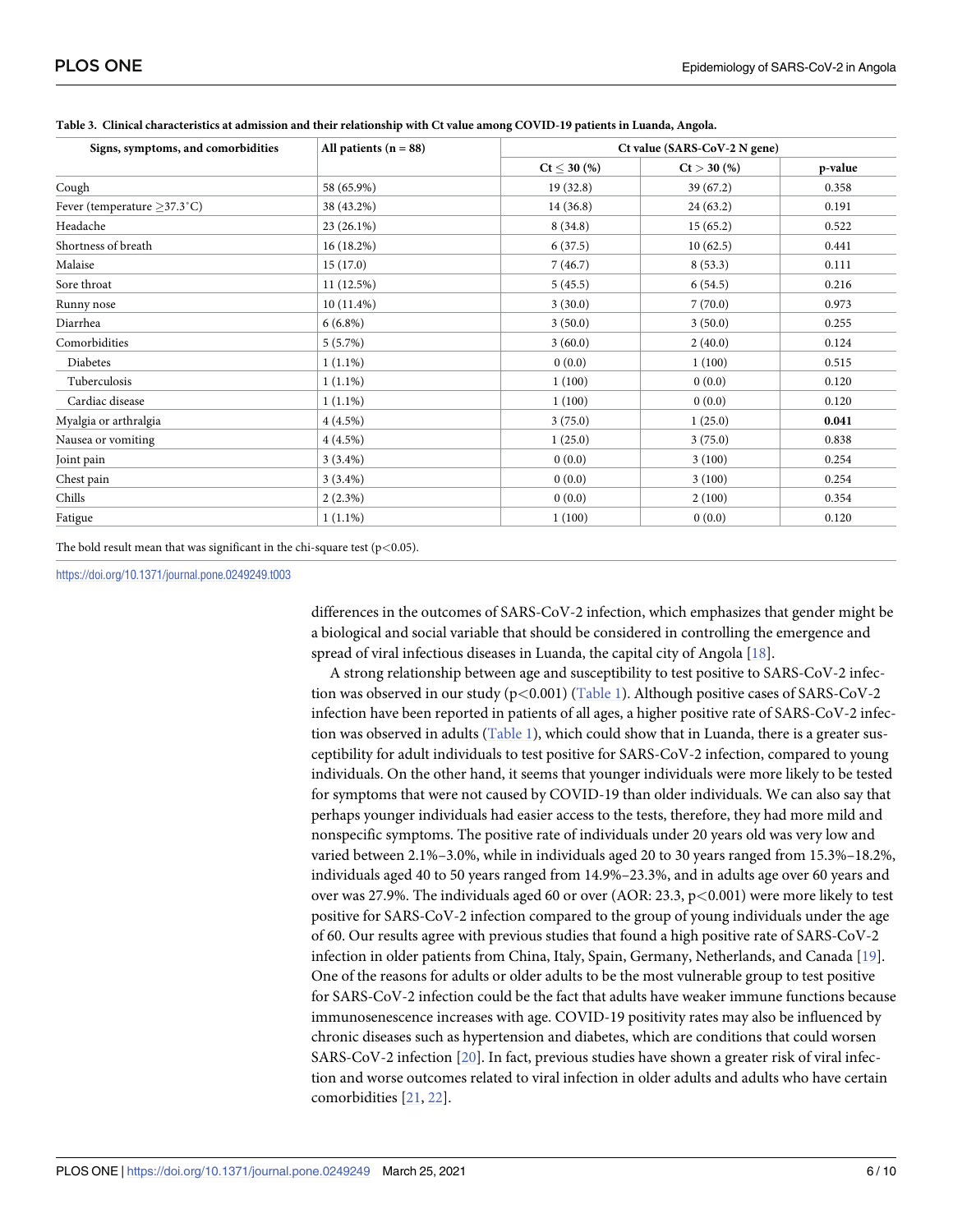<span id="page-6-0"></span>Knowledge of sociodemographic characteristics that constitute the greatest risk of spread viral infectious disease in the community must be studied and presented to strengthen decision-making and ensure greater awareness about the COVID-19 pandemic in the community. Our study showed that Luanda province might be an independent predictor for SARS-CoV-2 infection (OR: 3.15,  $p = 0.119$ ). Moreover, when adjusted with age, gender, place of residence, and occupation, the risk of SARS-CoV-2 infection in Luanda was 7.4 times (95% CI: 1.64–  $33.4$ ,  $p = 0.009$ ), compared to the infection rate outside Luanda. On the other hand, unlike other studies that did not show a relationship between place of residence and susceptibility to SARS-CoV-2 infection, our results showed that the place of residence (rural or urbanized area) may be an important factor in the spread of viral infectious disease or SARS-CoV-2 infection in the community. Individuals from urbanized areas seem to have less risk to test positive for SARS-CoV-2 infection (AOR:  $0.44$ ,  $p = 0.002$ ), compared to individuals from rural areas [\(Table](#page-3-0) 1). These results were similar to those reported in Brazil, where a lower risk of infection was observed in the country's capital compared to other regions [[23](#page-9-0)]. The risk of infection by SARS-CoV-2 amongst healthcare professionals could be high (AOR: 1.27,  $p = 0.529$ ), compared to the unemployed and employees from other sectors ([Table](#page-3-0) 1). At this time, healthcare professionals face considerable physical and mental stress, stigma, and pain for losing patients and healthcare colleagues who acquired SARS-CoV-2 infection or died of COVID-19 [\[8\]](#page-8-0).

Currently, the world is facing a global pandemic of SARS-CoV-2, with many countries experiencing a second wave of infections [[24](#page-9-0)]. In Angola, there is a continuous trend of an increase in the number of infections and deaths related to COVID-19 [\[7,](#page-8-0) [25\]](#page-9-0). Community transmission and increased screening capacity for SARS-CoV-2 can help explain the growing number of infected and deaths related to COVID-19 in Angola. The same pattern has been noticed in the African region, mainly in South Africa, Ethiopia, Kenya, and Botswana which also have community transmission and notable increases in cases of infection and deaths related to COVID-19 [\[7\]](#page-8-0). According to the COVID-19 daily update bulletin from the Ministry of Health of Angola, the COVID-19 pandemic in Luanda was asymptomatic in the first three months with positive patients reporting no symptoms [\[25\]](#page-9-0), however, as the pandemic progressed more cases were linked to symptoms such as cough (65.9%), fever (43.2%), headache  $(26.1\%)$ , shortness of breath  $(18.2\%)$ , malaise  $(17.0\%)$ , and sore throat  $(12.5\%)$  [\(Table](#page-5-0) 3). Our results are similar to previous studies who also reported a higher frequency of fever and cough in individuals infected with SARS-CoV-2  $[4-6]$  $[4-6]$  $[4-6]$  $[4-6]$  $[4-6]$ . On the other hand, previous studies have shown high viremia after the virus enters the human body and that the main clinical manifestations resulting from high viral load are fever, sore throat, shortness of breath, fatigue, and diarrhea [\[26\]](#page-9-0). Besides that, previous studies also observed a higher frequency of clinical manifestations such as fever, cough, myalgia, fatigue, and diarrhea, in patients who died due to COVID-19 [\[4](#page-8-0), [5](#page-8-0)]. Almost all individuals infected with SARS-CoV-2 in our study had high Ct values for the SARS-CoV-2 N gene, which could indicate low viremia and mild or moderate disease. On the other hand, most patients with diarrhea, comorbidities, myalgia, and fatigue, had low Ct values, which could indicate high viremia and severe disease. Interestingly, low Ct values were significantly associated with myalgia or arthralgia which may be associated with high viremia or severe disease (p*<*0.05) [\(Table](#page-5-0) 3). Therefore, our results showed that the presence of myalgia or arthralgia might be an indication of high viremia or severe disease related to SARS-CoV-2 infection. However, the relationship between clinical manifestations related to SARS-CoV-2 infection and the Ct values or viral load should be further studied to help healthcare professionals intervene immediately and to avoid unfavorable clinical outcomes. The high number of individuals detected with symptomatic infection in Luanda may be an indication that the population of Luanda is mostly looking for healthcare when the disease is at a severe stage. However, these data may not reflect the current state of the COVID-19 pandemic in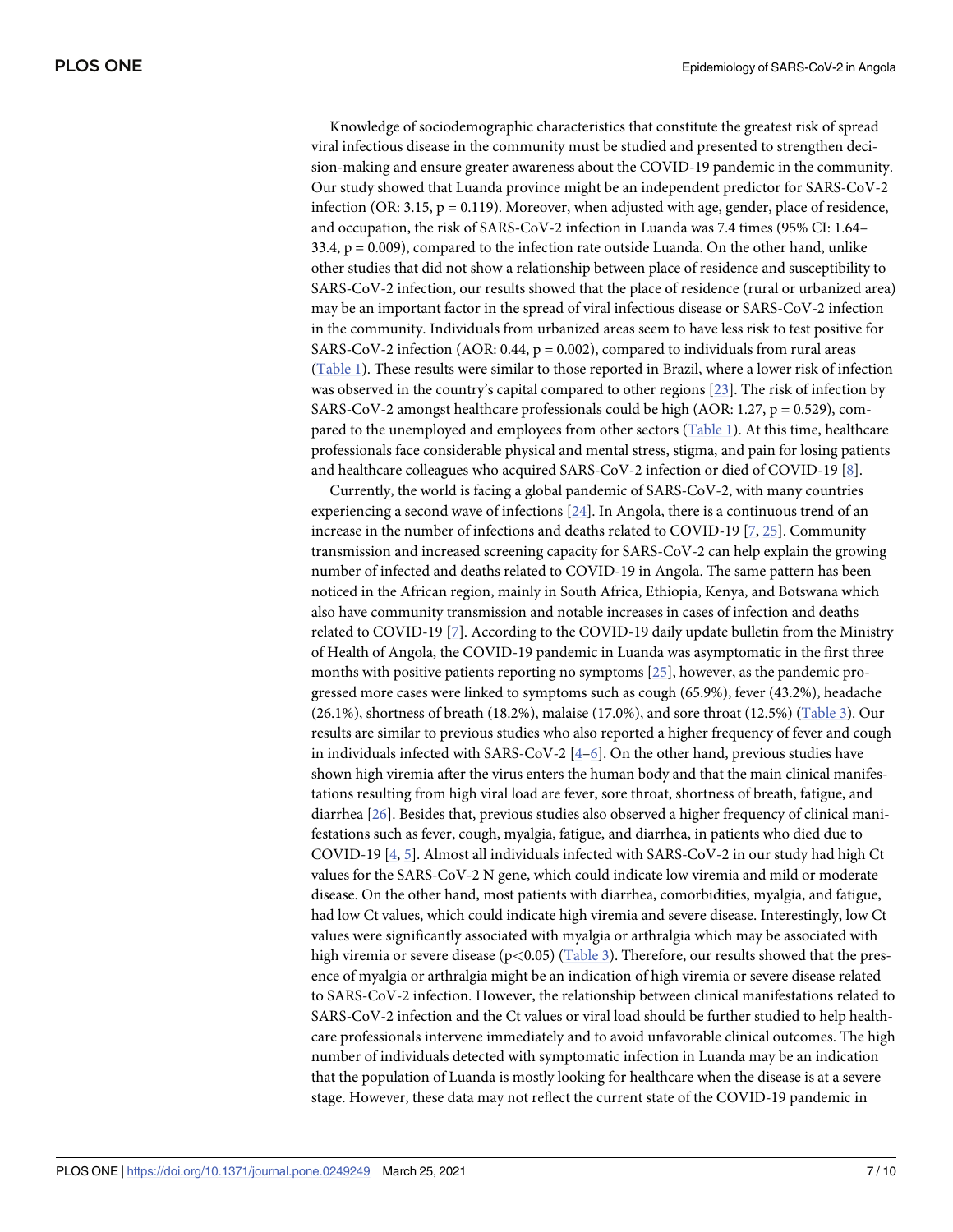<span id="page-7-0"></span>Luanda, or in other provinces of Angola, since individuals tested in other health units responding to the COVID-19 pandemic in Angola were not included. Moreover, there has been a big gap in the country's pandemic response capacity, mainly due to the lack of human resources and limited access to protective equipment for healthcare professionals, COVID-19 patients, and the general population. Containment measures such as the regular use of masks, the provision of soap and water for handwashing, and physical distance, these are low-cost interventions, but they represent major challenges in urbanized and non-urbanized regions of Luanda, the capital city of Angola. Therefore, failure to comply with the containment measures could lead to increased spread and deaths related to SARS-CoV-2 infection in Angola. On the other hand, the high exposure of healthcare professionals and the lack of protective equipment can be a crucial factor for increased SARS-CoV-2 infection and mortality amongst healthcare professionals and their families [\[8\]](#page-8-0). However, we strongly suggest that the Ministry of Health of Angola should pay special attention to the safety of healthcare professionals, as well as their mental wellbeing. Moreover, increasing the number of professionals in health units in Luanda, as well as increasing access and availability of personal protective equipment, especially for healthcare professionals, must be guaranteed for their protection and to increment the response capacity of the COVID-19 pandemic in Angola. Furthermore, studies on the mental health of healthcare professionals during the COVID-19 pandemic should be carried out in Angola, to help define strategies to improve the response capacity.

The current study has potential limitations. Firstly, the study included only individuals tested for SARS-CoV-2 at INIS. Secondly, the data of the individuals included in this study may not represent the whole population of Luanda or other provinces of Angola. Thirdly, with the lack of data on disease severity and the limited number of participants infected with SARS-CoV-2, it is difficult to assess disease severity and mortality. Finally, more detailed patient information, specifically SARS-CoV-2 viral load, length of stay in the hospital or quarantine centers, and clinical outcomes were not available at the time of analysis. Despite these limitations, this study allows for a primary assessment of the sociodemographic characteristics of the SARS-CoV-2 infection in Angola. However, future studies including more participants with more clinic and sociodemographic information, especially the viral load, length of stay in the hospital, and clinical outcome, should be carried out, to reinforce ongoing strategies to combat the COVID-19 pandemic in Angola. Besides that, retrospective studies capable of determining the exact period of introduction of SARS-CoV-2 in Angola must be carried out. On the other hand, genetic characterization of SARS-CoV-2 strains and the relationship between SARS-CoV-2 with vector-borne diseases should be explored, since the Luanda province is endemic in vector-borne diseases, especially dengue, zika, chikungunya, and malaria [\[27,](#page-9-0) [28\]](#page-9-0).

# **Conclusions**

Our results showed that age and other sociodemographic characteristics are important factors for the emergence and spread of SARS-CoV-2 infection in Luanda, the capital city of Angola. A greater effort to control the COVID-19 pandemic should be implemented in people from non-urbanized areas and among healthcare professionals, since when these individuals presented with an indication for COVID-19 testing such as cough, fever, and myalgias, that they were more likely to test positive for SARS-CoV-2 rather than have some other cause for their symptoms. Further clinical and epidemiological studies are needed, for the deeper characterization of the groups most vulnerable to SARS-CoV-2 infection in Angola. In addition, these studies will reinforce the information utilized for decision-making about the ongoing strategies to control the COVID-19 pandemic in Angola.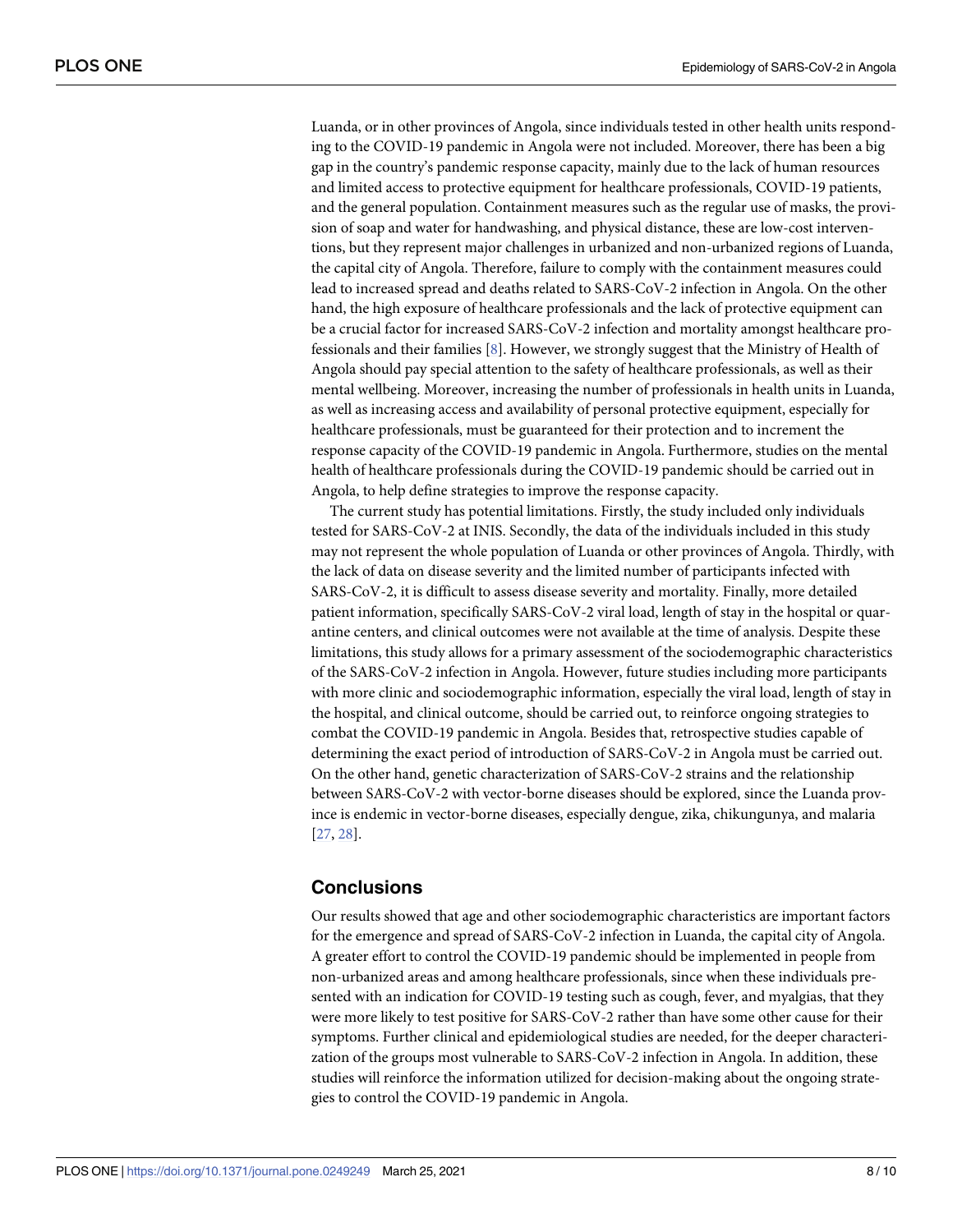# <span id="page-8-0"></span>**Acknowledgments**

Thanks to the Ministry of Health of Angola and partners to logistic support. Moreover, thank all the individuals from Luanda who participated freely in this study. Thanks to the research team of INIS and CISA for the technical support and data collection, and thank Joana Sebastião for scientific and logistic support.

# **Author Contributions**

- **Conceptualization:** Cruz S. Sebastião, Zoraima Neto, Jocelyne Neto de Vasconcelos, Joana Morais.
- **Data curation:** Cruz S. Sebastião, Zoraima Neto, Jocelyne Neto de Vasconcelos, Joana Morais.
- **Formal analysis:** Cruz S. Sebastião, Zoraima Neto, Jocelyne Neto de Vasconcelos, Joana Morais.

**Investigation:** Cruz S. Sebastião, Pedro Martinez, Domingos Jandondo, Janete Antonio, Manuela Galangue, Marcia de Carvalho, Kumbelembe David, Julio Miranda, Pedro Afonso, Luzia Inglês, Raisa Rivas Carrelero.

**Methodology:** Cruz S. Sebastião.

**Project administration:** Zoraima Neto, Jocelyne Neto de Vasconcelos, Joana Morais.

**Supervision:** Zoraima Neto, Pedro Martinez, Jocelyne Neto de Vasconcelos, Joana Morais.

**Validation:** Cruz S. Sebastião, Zoraima Neto, Jocelyne Neto de Vasconcelos, Joana Morais.

**Writing – original draft:** Cruz S. Sebastião.

**Writing – review & editing:** Cruz S. Sebastião, Zoraima Neto, Jocelyne Neto de Vasconcelos, Joana Morais.

#### **References**

- **[1](#page-0-0).** Zhou P, Yang X Lou, Wang XG, Hu B, Zhang L, Zhang W, et al. A pneumonia outbreak associated with a new coronavirus of probable bat origin. Nature. 2020; 579:270–3. [https://doi.org/10.1038/s41586-](https://doi.org/10.1038/s41586-020-2012-7) [020-2012-7](https://doi.org/10.1038/s41586-020-2012-7) PMID: [32015507](http://www.ncbi.nlm.nih.gov/pubmed/32015507)
- **[2](#page-0-0).** Gorbalenya AE, Baker SC, Baric RS, de Groot RJ, Drosten C, Gulyaeva AA, et al. The species Severe acute respiratory syndrome-related coronavirus: classifying 2019-nCoV and naming it SARS-CoV-2. Nat Microbiol. 2020; 5:536–44. <https://doi.org/10.1038/s41564-020-0695-z> PMID: [32123347](http://www.ncbi.nlm.nih.gov/pubmed/32123347)
- **[3](#page-0-0).** Lu H, Stratton CW, Tang YW. Outbreak of pneumonia of unknown etiology in Wuhan, China: The mystery and the miracle. J Med Virol. 2020; 92:401–2. <https://doi.org/10.1002/jmv.25678> PMID: [31950516](http://www.ncbi.nlm.nih.gov/pubmed/31950516)
- **[4](#page-0-0).** Zhang J jin, Dong X, Cao Y yuan, Yuan Y dong, Yang Y bin, Yan Y qin, et al. Clinical characteristics of 140 patients infected with SARS-CoV-2 in Wuhan, China. Allergy Eur J Allergy Clin Immunol. 2020; February:1–12. <https://doi.org/10.1111/all.14238> PMID: [32077115](http://www.ncbi.nlm.nih.gov/pubmed/32077115)
- **[5](#page-6-0).** Zhou F, Yu T, Du R, Fan G, Liu Y, Liu Z, et al. Clinical course and risk factors for mortality of adult inpatients with COVID-19 in Wuhan, China: a retrospective cohort study. Lancet. 2020; 395:1054–62. [https://doi.org/10.1016/S0140-6736\(20\)30566-3](https://doi.org/10.1016/S0140-6736%2820%2930566-3) PMID: [32171076](http://www.ncbi.nlm.nih.gov/pubmed/32171076)
- **[6](#page-0-0).** Guan WJ, Ni ZY, Hu Y, Liang WH, Ou CQ, He JX, et al. Clinical Characteristics of Coronavirus Disease 2019 in China. N Engl J Med. 2020;:1–13.
- **[7](#page-0-0).** World Health Organization. Weekly Epidemiological Update on COVID-19. 2020; October. [https://www.](https://www.who.int/docs/default-source/coronaviruse/situation-reports/20201012-weekly-epi-update-9.pdf) [who.int/docs/default-source/coronaviruse/situation-reports/20201012-weekly-epi-update-9.pdf](https://www.who.int/docs/default-source/coronaviruse/situation-reports/20201012-weekly-epi-update-9.pdf). [https://](https://doi.org/10.1186/s13063-020-04527-4) [doi.org/10.1186/s13063-020-04527-4](https://doi.org/10.1186/s13063-020-04527-4) PMID: [32736597](http://www.ncbi.nlm.nih.gov/pubmed/32736597)
- **[8](#page-0-0).** Chersich MF, Gray G, Fairlie L, Eichbaum Q, Mayhew S, Allwood B, et al. Covid-19 in Africa: Care and protection for frontline healthcare workers. Global Health. 2020; 16:1–6. [https://doi.org/10.1186/](https://doi.org/10.1186/s12992-019-0531-5) [s12992-019-0531-5](https://doi.org/10.1186/s12992-019-0531-5) PMID: [31898532](http://www.ncbi.nlm.nih.gov/pubmed/31898532)